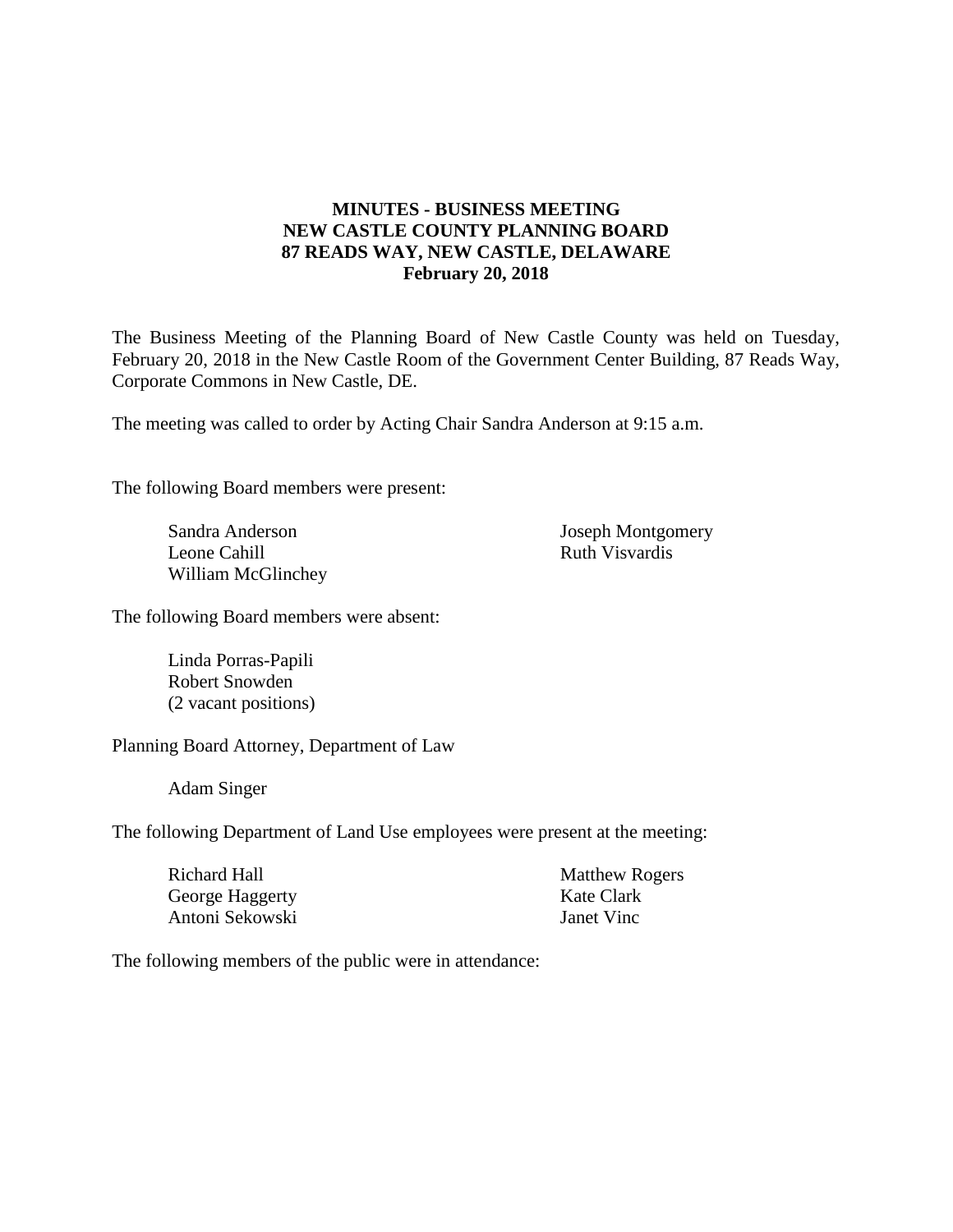# **MINUTES**

On motion by Mr. Montgomery, seconded by Ms. Visvardis, the minutes of the January 16, 2017 meeting were approved as written by a vote of 6-0-2 (YES:, Cahill, Montgomery, Visvardis; NO: none; Abstain: Anderson, McGlinchey; ABSENT: Papili, Snowden; VACANT POSITIONS: two).

### **DEFERRALS**

None

### **BUSINESS -**

**App. 2017-0377-S/Z**: Northeast corner Concord Pike (US 202) and Prospect Ave. Minor Land Development Plan, Rezoning and PLUS Review for **3701 Concord Pike** proposes to rezone a portion of TP 06-064.00-093 from NC 6.5 to CN to combine with TP 06-064.00-092 to relocate entrance and create additional parking for existing commercial retail uses. **Ord. 17-118 will rezone 0.071 acres from NC6.5 (Neighborhood Conservation) to CN (Commercial Neighborhood) and amend the Comprehensive Plan consistent therewith.** CD 2.

The Department has considered the *Standards for Zoning Map Amendment* in Section 40.31.410. A through E, the proposed plan, and the comments received from agencies and the public. Based on this analysis the Department is of the opinion that the standards are met by this proposal.

The Department of Land Use recommends **APPROVAL** of Ord. 17-118.

At its business meeting held February 20, 2018 the Planning Board considered the analysis and reasoning offered by the Department of Land Use in its recommendation. On a motion by Mr. Montgomery and seconded by Ms. Cahill, the Board voted to recommend **APPROVAL** of Ordinance 17-118. The motion was approved by a vote of 5-0-2 (Yes: *Anderson, Cahill, Montgomery, McGlinchey*; *Visvardis;* Absent: *Snowden; Porras-Papili*).

There were no questions or comments offered by Board members preceding the vote.

**App. 2017-0674-T:** To Amend Chapter 40 of the *New Castle County Code* (also known as the Unified Development Code or "UDC"), Article 7 ("Transfer of Development Rights and Other Incentives and Bonuses"), regarding the Traditional Neighborhood Housing Program. **Ord. 17- 094 is a text amendment that will revise provisions relating the percentage of housing units in a development required to be Moderately Priced Dwelling Units.** CC Sponsor: Mr. Hollins.

The Department has considered the *Standards of Text Amendment* in Section 40.31.420 of the *New Castle County Code* and comments received from the public and other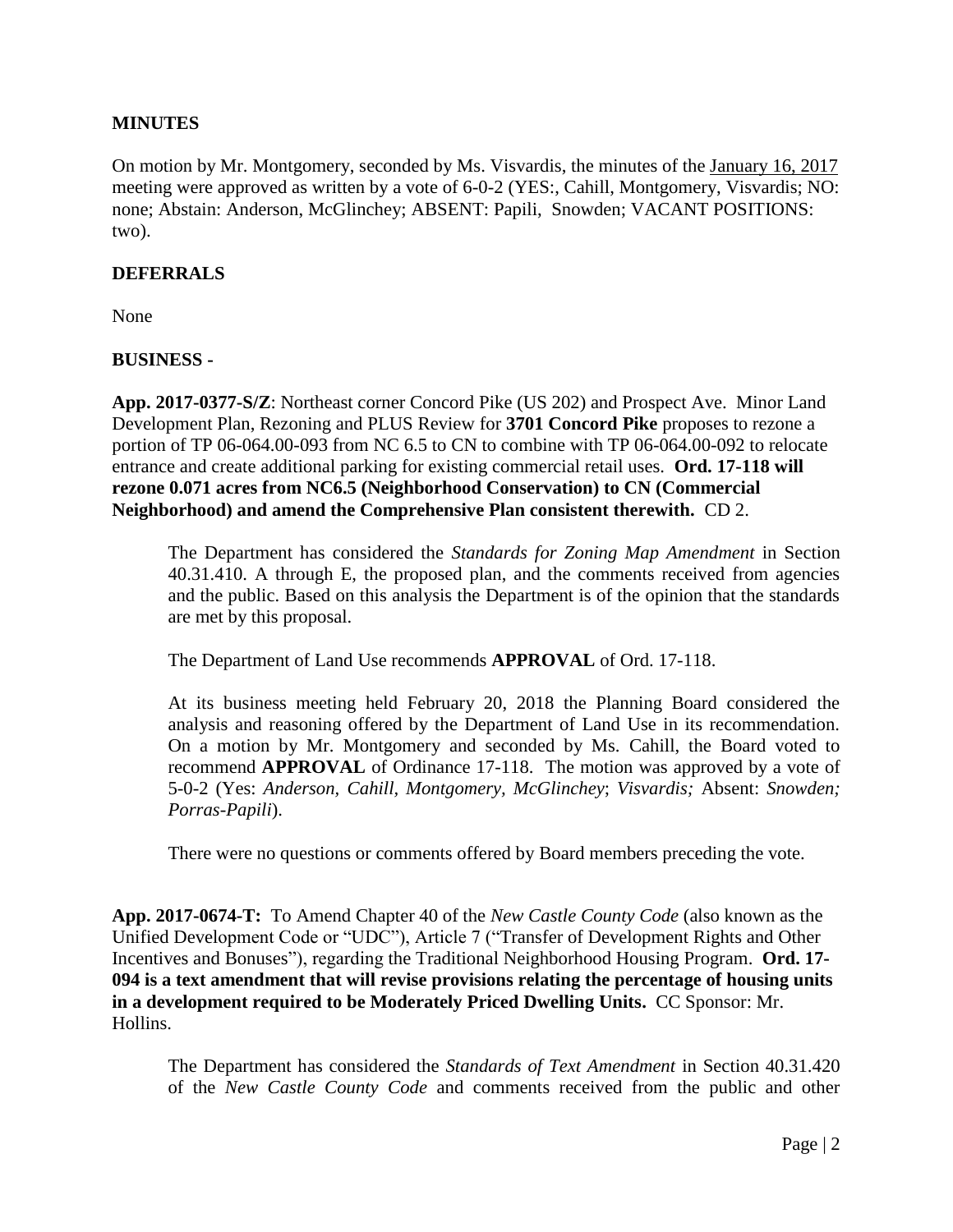agencies. Based on this analysis, the Department recommends **CONDITIONAL APPROVAL of Ord. 17-094** subject to the following:

1. That the ordinance be amended to remove the proposed increase in monetary contribution to the Housing Trust Fund.

The Planning Board considered the analysis and reasoning offered by the Department of Land Use in its recommendation. On a motion by Mr. Montgomery and seconded by Ms. Visvardis, the Board voted to recommend **CONDITIONAL APPROVAL** of Ordinance 17-10 subject to the conditions set by the Department of Land Use. The motion was defeated by a vote of 4-2-1 (Yes: Anderson, Cahill, Montgomery, Visvardis; No: Porras-Papili, Snowden; Absent: McGlinchey).

In discussion preceding the vote, the following comments were offered:

Ms. Anderson and Ms. Cahill, inquired as to whether the Delaware State Housing Authority (DSHA) was the only group that provided input in the PLUS letter and if they were the motivation behind the proposed changes. George Haggerty, Assistant General Manager for the Department of Land Use stated that the motivation for the proposed changes was feedback from individuals attempting to develop under the current provisions. He also stated that the Ordinance will reduce confusion by aligning AMI and MSP, better defining the number of rental units that can potentially be developed and providing an incentive for developments proposing greater than or equal to five (5) housing types. Matthew Rogers, Planner, verified that the DHSA was the only state group providing feedback in the PLUS letter. Planning Board members also questioned the Department as to who owns rental units and the nature of the required deed restrictions for MPDUs. The Department stated that developers tended to retain ownership of the rental property and that the County is party to the deed restrictions. Ms. Anderson also questioned if the Department's condition proposed to remove contributions to the Housing Trust Fund altogether or maintain it at the current rate. Mr. Haggerty stated that it would remain at the current rate. He further stated that the Department initially looked at increasing the contribution, but realized that there is a larger conversation to have about the housing trust fund, so rather than have this ordinance create 2 tiers, and in communication with those from community services, The Department finds that the contribution should remain where it is at this time. Mr. McGlinchey asked if the proposed changes are related to the consultant's review of the original ordinance? Mr. Haggerty stated that the consultant's report does not relate to the proposed changes. Ms. Cahill inquired as to the Department's response to attorney Tom Driscoll's assertion that the proposed amendments are premature. Mr. Haggerty stated that the Department does not find the proposed changes to be premature.

### **OTHER BUSINESS**

None.